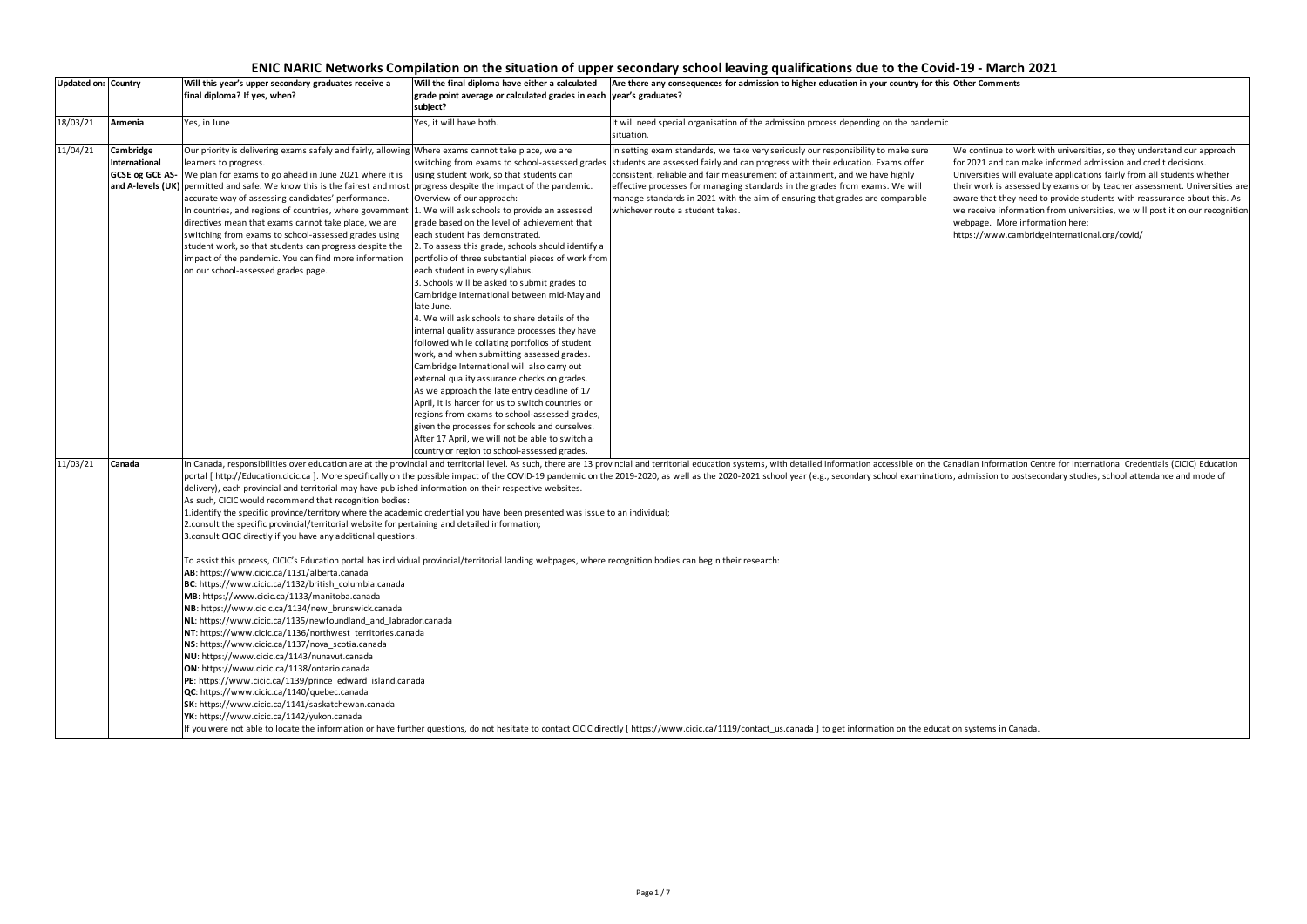ill be four examinations of which written Danish is compulsory. er three may vary but the third and final examination must be oral. ormal circumstances there are between seven and nine tions. In the subjects with no examination the marks for the entire ork will be converted into examination marks.

er discussion to postpone some final examinations, but the tions will take place anyway.

| Updated on: Country |                       | Will this year's upper secondary graduates receive a<br>final diploma? If yes, when?                                                                                                                                                                                                                                                                                                                                                                                                                                                                                                                                                                                                                                                                                                                 | Will the final diploma have either a calculated<br>grade point average or calculated grades in each vear's graduates?<br>subject?                                                                                                     | Are there any consequences for admission to higher education in your country for this Other Co                                                                                                                                                                                                                                                                                                                                                                                                                                                                                                                                                                                                                                                                                                                                                                                                                                                                                                                                                                                                                                                                                                                                                                                                                                                                                                                                                                                                                                                                                                                                                                                                                                                                                                                                                                                                                                                                                                                                                                                                                                                                                                                 |                                                             |
|---------------------|-----------------------|------------------------------------------------------------------------------------------------------------------------------------------------------------------------------------------------------------------------------------------------------------------------------------------------------------------------------------------------------------------------------------------------------------------------------------------------------------------------------------------------------------------------------------------------------------------------------------------------------------------------------------------------------------------------------------------------------------------------------------------------------------------------------------------------------|---------------------------------------------------------------------------------------------------------------------------------------------------------------------------------------------------------------------------------------|----------------------------------------------------------------------------------------------------------------------------------------------------------------------------------------------------------------------------------------------------------------------------------------------------------------------------------------------------------------------------------------------------------------------------------------------------------------------------------------------------------------------------------------------------------------------------------------------------------------------------------------------------------------------------------------------------------------------------------------------------------------------------------------------------------------------------------------------------------------------------------------------------------------------------------------------------------------------------------------------------------------------------------------------------------------------------------------------------------------------------------------------------------------------------------------------------------------------------------------------------------------------------------------------------------------------------------------------------------------------------------------------------------------------------------------------------------------------------------------------------------------------------------------------------------------------------------------------------------------------------------------------------------------------------------------------------------------------------------------------------------------------------------------------------------------------------------------------------------------------------------------------------------------------------------------------------------------------------------------------------------------------------------------------------------------------------------------------------------------------------------------------------------------------------------------------------------------|-------------------------------------------------------------|
| 05/03/21            | <b>Czech Republic</b> | Date of validity of information of the 5th of March 2021<br>Yes, students in the fields of education with a school-<br>leaving examination and other fields of education will<br>receive a certificate of completion of education at upper<br>secondary graduates (EQF 4). In the case the fields of<br>education with a school-leaving examination (maturitní<br>zkouška), graduates will receive a school-leaving<br>certificate (vysvedceni o maturitní zkousce). We expect<br>that pupils actually receive it at the end of June (for<br>now), However, students who have to take practical<br>exams which can be held by the 27th of August 2021, will<br>receive the school - leaving examination certificate later.<br>However, the situation can change due to<br>epidemiological situation. | For now, we assume that students will pass the<br>school-leaving examination (maturitní zkouška).<br>due to epidemiological situation.                                                                                                | Due to COVID-19 pandemic, the Ministry of Education, Youth and Sports of the Czech<br>Republic prepared the Amendment on the Higher Education Act (No. 111/1998 Coll.)<br>Although it will be in a modified form. We do not adding a new paragraph which gives a special authorisation to the Higher Education<br>expect that we will undergo the calculated grade  Institution in Emergency Situation - § 95b. The amendment of Higher Education Act<br>point average. However, the situation can change (No. 495/2020 Coll.), which was adopted by the Parliament and came into effect on<br>the 1st of January 2021, enables the Higher Education Institutions to be operative and<br>flexible in emergency and crisis situations and gives the foreign students the legal<br>support in the sphere of recognition of foreign education when they are about to<br>complete their education during emergency situation abroad.<br>The amendment introduced the option of setting a deadline of 90 days from<br>registration for study for the submission of evidence of qualification obtained such as<br>diplomas or other certificates.<br>Moreover, the Amendment to the Act on Higher Education § 95a the universities to<br>deviate from normal practice in emergency situations. For example, the universities<br>can conduct tuition and exams remotely, as well as modify the timetable of the<br>academic year and conditions for admission procedures, method of verification, form,<br>general content or criteria for evaluation for admission. The university or faculty shall<br>publish information on changes pursuant to paragraph § 95a 1 at least 15 days before<br>the date of verification of the fulfillment of the conditions for admission to study. The<br>Ministry of Education, Youth and Sports issued a resolution for all Higher Education<br>Institutions on the 4th of January 2021 which gives the universities the full power to<br>apply its authority in emergency situation until 31st of March 2021, the Ministry now<br>preparse the prolongation of the resolution by the 30th of September 2021 due to<br>critical epidemiological situation in the Czech Republic. |                                                             |
| 10/03/21            | <b>Denmark</b>        | Yes, 5 July at the latest, and normally before the end of<br>June.                                                                                                                                                                                                                                                                                                                                                                                                                                                                                                                                                                                                                                                                                                                                   | Yes                                                                                                                                                                                                                                   | No                                                                                                                                                                                                                                                                                                                                                                                                                                                                                                                                                                                                                                                                                                                                                                                                                                                                                                                                                                                                                                                                                                                                                                                                                                                                                                                                                                                                                                                                                                                                                                                                                                                                                                                                                                                                                                                                                                                                                                                                                                                                                                                                                                                                             | There wil<br>The other<br>Under no<br>examinat<br>year's wo |
| 10/03/21            | Estonia               | Yes, at the end of June 2021.                                                                                                                                                                                                                                                                                                                                                                                                                                                                                                                                                                                                                                                                                                                                                                        | Calculated grades in each subject. No grade point No<br>average.                                                                                                                                                                      |                                                                                                                                                                                                                                                                                                                                                                                                                                                                                                                                                                                                                                                                                                                                                                                                                                                                                                                                                                                                                                                                                                                                                                                                                                                                                                                                                                                                                                                                                                                                                                                                                                                                                                                                                                                                                                                                                                                                                                                                                                                                                                                                                                                                                | It is unde<br>examinat                                      |
| 15/03/21            | <b>Finland</b>        | Yes, the upper secondary school graduates will receive<br>their diplomas at the same time as every year, that is at<br>the end of May. The aim is to enable upper secondary<br>graduates to finish their studies and get the results and<br>diplomas at the same time as every year. The results will the general upper secondary education<br>be available to Finnish higher education institutions<br>electronically when the results are published. However, if<br>handing out the diplomas in person will not be possible<br>on the graduation day due to the covid-19 situation, the<br>diplomas will be mailed to the graduates.                                                                                                                                                               | In Finland, GPA is not used, and there is no<br>change to previous years. Like previous years,<br>grades with their definitions are stated both in<br>the matriculation examination certificate and in<br>certificate.                | The application process and admission are arranged the same way than previous<br>years, as far as possible. The centralized application system Studyinfo<br>https://studyinfo.fi/wp2/en/ and the institutions offer more detailed information.                                                                                                                                                                                                                                                                                                                                                                                                                                                                                                                                                                                                                                                                                                                                                                                                                                                                                                                                                                                                                                                                                                                                                                                                                                                                                                                                                                                                                                                                                                                                                                                                                                                                                                                                                                                                                                                                                                                                                                 |                                                             |
| 30/03/21            | Georgia               | Yes, the issuance of diplomas started on 20 July 2020.                                                                                                                                                                                                                                                                                                                                                                                                                                                                                                                                                                                                                                                                                                                                               | Yes                                                                                                                                                                                                                                   | <b>No</b>                                                                                                                                                                                                                                                                                                                                                                                                                                                                                                                                                                                                                                                                                                                                                                                                                                                                                                                                                                                                                                                                                                                                                                                                                                                                                                                                                                                                                                                                                                                                                                                                                                                                                                                                                                                                                                                                                                                                                                                                                                                                                                                                                                                                      |                                                             |
| 18/03/21            | Germany               | Yes. This year's upper secondary graduates will receive<br>their final diploma, the "Zeugnis der allgemeinen<br>Hochschulreife"/"Abitur", at the end of the school year of achieved number of points for each subject and<br>each Federal State (Bundesland).                                                                                                                                                                                                                                                                                                                                                                                                                                                                                                                                        | The final diploma is not different from the<br>diplomas of previous years. It specifies the<br>the overall points obtained with a calculated<br>grade point average.                                                                  | No, there are no consequences for admission to higher education in Germany,<br>besides the fact that the central application deadline for programmes with restricted<br>admission has been postponed from the 15th of July to the 31st of July. This is a<br>consequence of the postponement of the dates for the examination of the Abitur in<br>some of the Federal States (Bundesländer).                                                                                                                                                                                                                                                                                                                                                                                                                                                                                                                                                                                                                                                                                                                                                                                                                                                                                                                                                                                                                                                                                                                                                                                                                                                                                                                                                                                                                                                                                                                                                                                                                                                                                                                                                                                                                   |                                                             |
| 17/03/21            | Greece                | Yes, this year's upper secondary graduates will receive a<br>final diploma. It is expected no later than middle of July.                                                                                                                                                                                                                                                                                                                                                                                                                                                                                                                                                                                                                                                                             | The final diploma will have both a general<br>average grade and assigned grades in each<br>subject.                                                                                                                                   | There seem to be no COVID-19 consequences for admission to higher education for<br>this year's graduates since PanHellenic exams will take place as every other year.                                                                                                                                                                                                                                                                                                                                                                                                                                                                                                                                                                                                                                                                                                                                                                                                                                                                                                                                                                                                                                                                                                                                                                                                                                                                                                                                                                                                                                                                                                                                                                                                                                                                                                                                                                                                                                                                                                                                                                                                                                          |                                                             |
| 17/03/21            | <b>Hungary</b>        | Yes, upper secondary graduates will receive their<br>secondary school leaving certificate (i.e. "érettségi<br>bizonyítvány") in June. Secondary school leaving<br>certificates will have the same legal value as the<br>previously issued ones and give their holders the right to<br>apply for admission to higher education.                                                                                                                                                                                                                                                                                                                                                                                                                                                                       | Graduates will be awarded grades in each<br>subject they set for the secondary school leaving<br>examinations and these grades will be indicated<br>in the secondary school leaving certificate. GPA<br>is not calculated in Hungary. | As a rule, admission to higher education is based on the results of the Hungarian<br>secondary school leaving examinations, it will be the case this year as well.                                                                                                                                                                                                                                                                                                                                                                                                                                                                                                                                                                                                                                                                                                                                                                                                                                                                                                                                                                                                                                                                                                                                                                                                                                                                                                                                                                                                                                                                                                                                                                                                                                                                                                                                                                                                                                                                                                                                                                                                                                             |                                                             |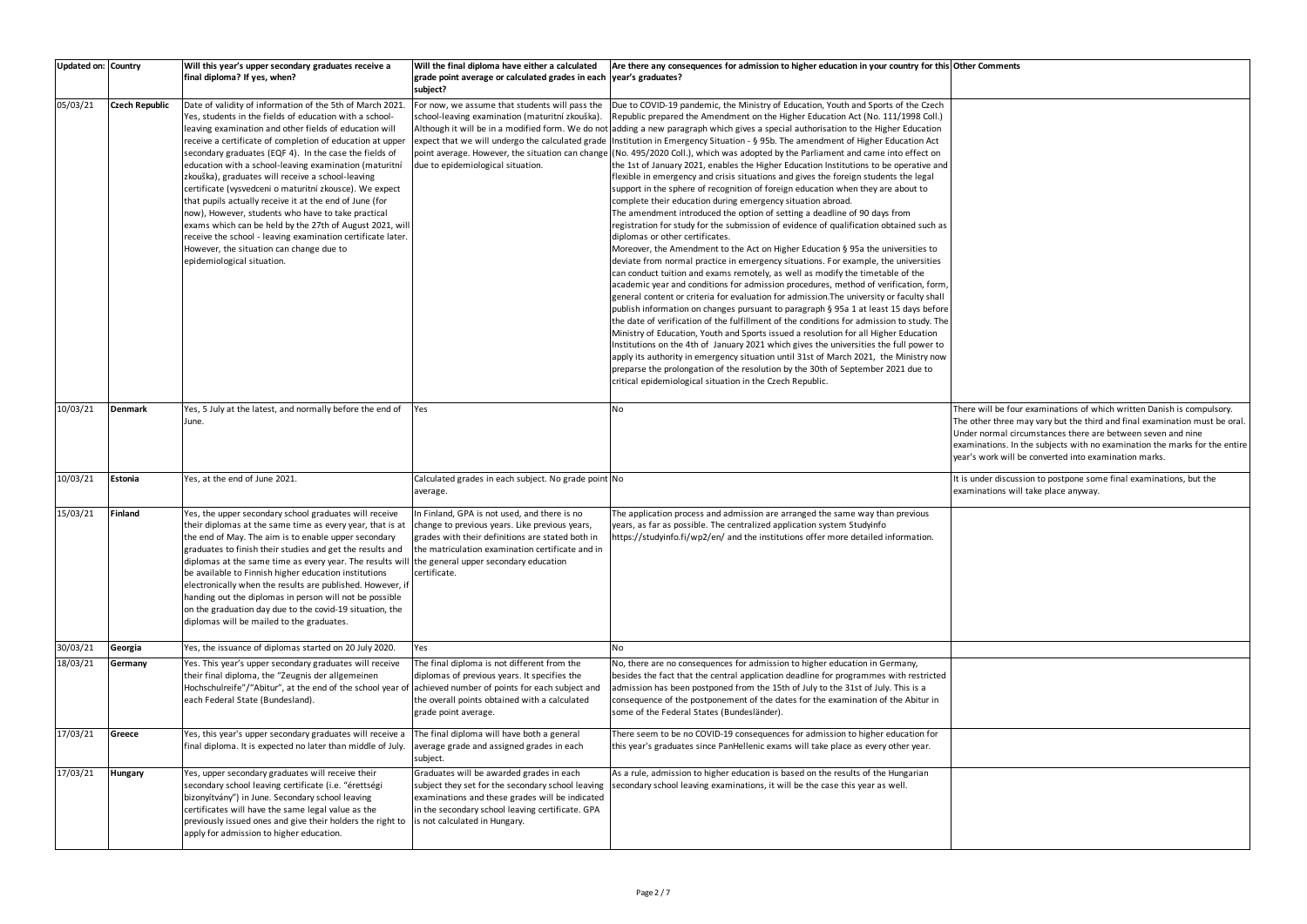## **Omments**

award Diplomas and Certificates for the May 2021 session: subject level, students will be awarded a grade on the normal IB 1-

ry of Knowledge (TOK), the Extended Essay and the Career-Related nme Reflective Project will be awarded a grade on the normal IB A-

OP core will be awarded on the normal IB 0-3 scale I points score will be awarded for the Diploma, out of 45 as

formation: https://www.ibo.org/university-admission/recognitiono-diploma-by-countries-and-universities/faqs/university-faqs/

Information is available at: www.gov.ie/en/publication/306f8-leaving-certificate-candidatevice-portal-2021-before-you-start-guide/

| Updated on: Country |                                | Will this year's upper secondary graduates receive a<br>final diploma? If yes, when?                                                                                                                                                                                                                                                                                                                                                                                                                                                                                                                                                                                                                                                                                                                                                                                                                                                                                                                                                                                            | Will the final diploma have either a calculated<br>grade point average or calculated grades in each<br>subject?                                                                                                                                                                                                                                                                                                                                                                                                                                                                                                                                                                                                                                                                                                                                                               | Are there any consequences for admission to higher education in your country for this Other Co<br>year's graduates?                                                                                                                                                                                                                                                                                                                                                                                                                                                                                                                                                                                                                                                                                                                                                                                                                                                                                                                                                                                                                                                                                                                                                                                                                             |                                                                                                            |
|---------------------|--------------------------------|---------------------------------------------------------------------------------------------------------------------------------------------------------------------------------------------------------------------------------------------------------------------------------------------------------------------------------------------------------------------------------------------------------------------------------------------------------------------------------------------------------------------------------------------------------------------------------------------------------------------------------------------------------------------------------------------------------------------------------------------------------------------------------------------------------------------------------------------------------------------------------------------------------------------------------------------------------------------------------------------------------------------------------------------------------------------------------|-------------------------------------------------------------------------------------------------------------------------------------------------------------------------------------------------------------------------------------------------------------------------------------------------------------------------------------------------------------------------------------------------------------------------------------------------------------------------------------------------------------------------------------------------------------------------------------------------------------------------------------------------------------------------------------------------------------------------------------------------------------------------------------------------------------------------------------------------------------------------------|-------------------------------------------------------------------------------------------------------------------------------------------------------------------------------------------------------------------------------------------------------------------------------------------------------------------------------------------------------------------------------------------------------------------------------------------------------------------------------------------------------------------------------------------------------------------------------------------------------------------------------------------------------------------------------------------------------------------------------------------------------------------------------------------------------------------------------------------------------------------------------------------------------------------------------------------------------------------------------------------------------------------------------------------------------------------------------------------------------------------------------------------------------------------------------------------------------------------------------------------------------------------------------------------------------------------------------------------------|------------------------------------------------------------------------------------------------------------|
| 11/04/21            | International<br>Baccalaureate | Yes. The IB intends to release results to<br>universities/institutions and schools on Monday, 5 July<br>2021.                                                                                                                                                                                                                                                                                                                                                                                                                                                                                                                                                                                                                                                                                                                                                                                                                                                                                                                                                                   | The IB this year is offering a "dual route" to<br>course and program completion. The dual route<br>extends two options to schools: They may either<br>administer traditional written exams between 29<br>April and 21 May or, if that is deemed unsafe,<br>use a combination of internal assessment<br>coursework and teacher-predicted grades.                                                                                                                                                                                                                                                                                                                                                                                                                                                                                                                               | The "traditional written exams" route will be very similar to the standard IB<br>practices, but student coursework (Internal Assessment - IA), which is typically<br>moderated, will be marked by trained IB examiners for the May 2021 session.<br>We will also take additional measures, such as carefully reviewing the grade<br>boundaries alongside our external examiners, to ensure that we take account of<br>disruptions in learning and teaching and other unusual circumstances that might have E scale<br>affected exam performance.<br>Without the written components of our examinations, the IB will use the following<br>data points for grade awarding:<br>1. Coursework: Students' coursework which is typically moderated, will be marked by More inf<br>trained IB examiners for the May session to ensure that the marks meet global and<br>consistent reliability standards.<br>2. Predicted grade: Grades which the teacher thinks best predict the student's<br>performance, which we request from the school every year, for each student and for<br>each subject.<br>A Predicted Grade mark will be used in place of the Examination mark.<br>Total Mark = (0.2 to 0.4) * Coursework Mark + (0.8 to 0.6) * Predicted Grade Mark<br>The Total Mark will then be used to set the final grade awarded, on the 1-7 scale. | We will<br>1. At a su<br>7 scale<br>2. Theory<br>Program<br>3. The DI<br>4. A tota<br>normal.<br>of-the-ib |
| 30/03/21            | Ireland                        | Yes, students will receive a Provisional and Final<br>Certificate.<br>Leaving Certificate 2021 results will be awarded on the<br>basis of the<br>better of either: Students' performance in Leaving<br>Certificate examinations in any subject<br>taken by them, including, where appropriate, their<br>performance in the<br>completion of additional components (coursework, orals<br>etc.) or SEC Accredited Grades awarded to students in<br>each subject based on schools' estimates of students'<br>likely performance in the 2021 examination and a<br>national standardisation process.<br>Details of those adjustments & timetables<br>communicated to schools, teachers and students in the<br>Assessment Arrangements for Junior and Leaving<br>Certificate Examinations 2021 available from the State<br>Examinations Commission at:<br>https://www.examinations.ie/<br>A full guide is available on the 2021 arrangements at:<br>https://www.gov.ie/en/publication/81e76-a-guide-to-<br>state-examinations-and-accredited-grades-for-leaving-<br>certificate-2021/ | Ireland does not operate using the grade point<br>average but a grade for each subject taken.<br>In 2021 the final diploma will contain the final<br>grades and this can be made up of a combination processes.<br>of calculated (accredited) grades and grades<br>achieved by examinations.<br>https://www.gov.ie/en/publication/81e76-a-<br>guide-to-state-examinations-and-accredited-<br>grades-for-leaving-certificate-2021/<br>To ensure as far as possible, equity of<br>opportunity for students, the Minister is making<br>arrangements to put in place the necessary<br>legislative requirements to enable the<br>State Examinations Commission (SEC) to operate<br>a system of Accredited Grades in<br>addition to conventional examinations (inclusive,<br>where applicable, of additional<br>assessment components) for current Leaving<br>Certificate students. | Some delays may occur with admissions. However at present the deadlines for<br>applications remain the same as standard. Appeals were always a feature for some<br>applicants and there may be more in 2021 similar to 2020 because of the adapted                                                                                                                                                                                                                                                                                                                                                                                                                                                                                                                                                                                                                                                                                                                                                                                                                                                                                                                                                                                                                                                                                              | Useful ir<br>https://v<br>self-serv                                                                        |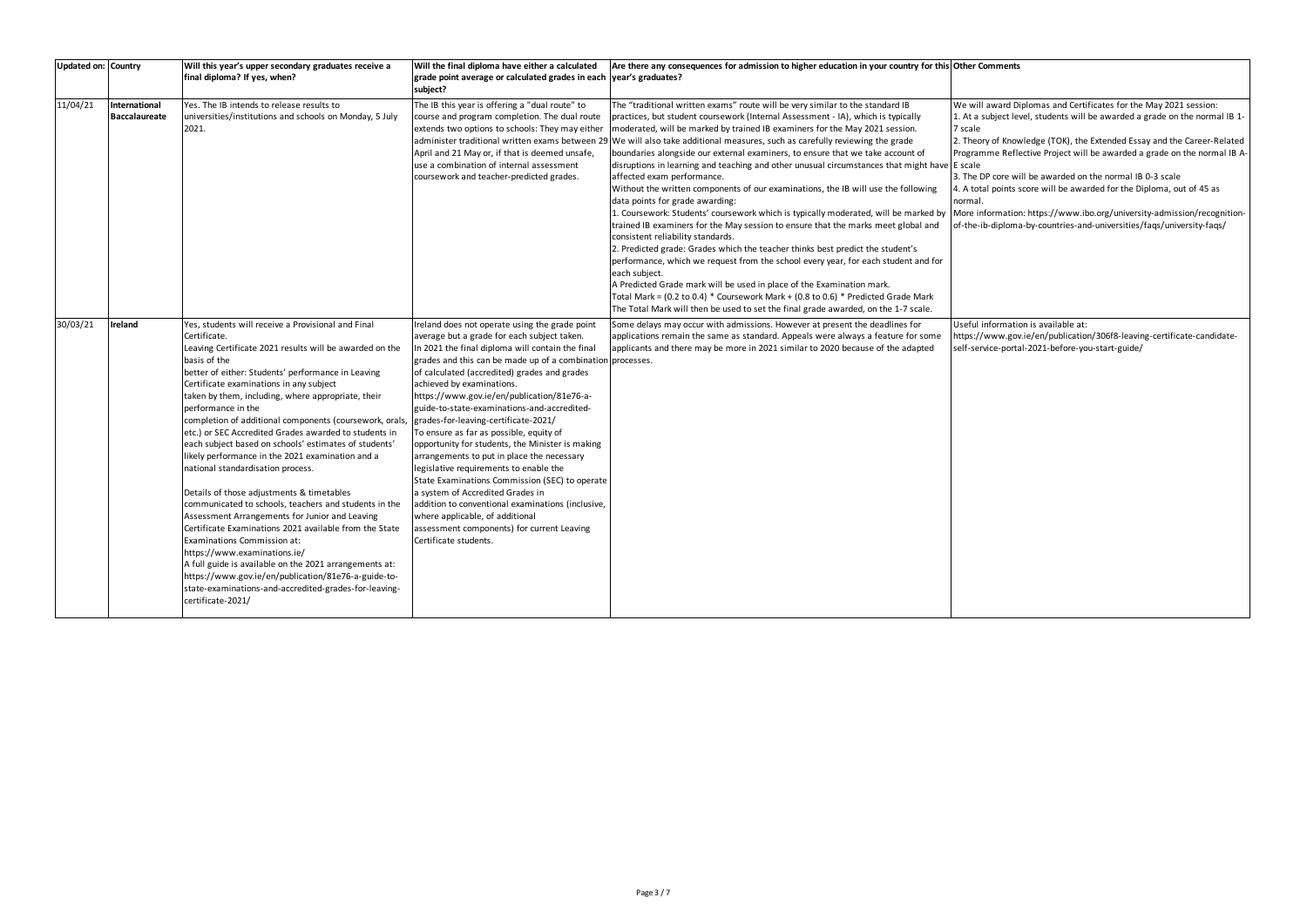| Updated on: Country |               | Will this year's upper secondary graduates receive a<br>final diploma? If yes, when?                                                                                                                                                                                                                                                                                                                                    | Will the final diploma have either a calculated<br>grade point average or calculated grades in each vear's graduates?<br>subject?                                                                                                                                                                          | Are there any consequences for admission to higher education in your country for this Other Comments                                                                                                                         |                                                                                                                                                                                                                                                                                                                                                                                                                                                                                                                                                                                                                                                                                                                                                                                                                                                                                                                                                                                                                                                                                                                                                                                                                                                                                                                                                                                                                                                                                                                                                                                                                                                                                                                                                                                                                                                                                                                                                                                                                                                                                                                                                                                                                                                                                                                                                                                                                                                                                                                                                                                                                                                |  |
|---------------------|---------------|-------------------------------------------------------------------------------------------------------------------------------------------------------------------------------------------------------------------------------------------------------------------------------------------------------------------------------------------------------------------------------------------------------------------------|------------------------------------------------------------------------------------------------------------------------------------------------------------------------------------------------------------------------------------------------------------------------------------------------------------|------------------------------------------------------------------------------------------------------------------------------------------------------------------------------------------------------------------------------|------------------------------------------------------------------------------------------------------------------------------------------------------------------------------------------------------------------------------------------------------------------------------------------------------------------------------------------------------------------------------------------------------------------------------------------------------------------------------------------------------------------------------------------------------------------------------------------------------------------------------------------------------------------------------------------------------------------------------------------------------------------------------------------------------------------------------------------------------------------------------------------------------------------------------------------------------------------------------------------------------------------------------------------------------------------------------------------------------------------------------------------------------------------------------------------------------------------------------------------------------------------------------------------------------------------------------------------------------------------------------------------------------------------------------------------------------------------------------------------------------------------------------------------------------------------------------------------------------------------------------------------------------------------------------------------------------------------------------------------------------------------------------------------------------------------------------------------------------------------------------------------------------------------------------------------------------------------------------------------------------------------------------------------------------------------------------------------------------------------------------------------------------------------------------------------------------------------------------------------------------------------------------------------------------------------------------------------------------------------------------------------------------------------------------------------------------------------------------------------------------------------------------------------------------------------------------------------------------------------------------------------------|--|
| 17/03/21            | Italy         | Yes. The final upper secondary school state examination<br>will start on June 16th, 2021. There will be no change in<br>the general timing of the final state exam compared to<br>the previous years, and there are no changes in the final<br>qualification awarded (the "Diploma di esame di Stato<br>conclusivo dei corsi di istruzione secondaria superiore",<br>commonly known in Italy as "Diploma di Maturità"). | The grading scale is the same as usual. See in<br>the section "Any other comments" the detailed<br>explanation of how the final mark will be<br>calculated.                                                                                                                                                | No. The final upper secondary school state examination will take place, the genarl<br>timing is the same of previous years, the grading scale remains the same as usual<br>and the final qualifications awarded is the same. | The Italian Ministry of Education has issued a Ministerial Ordinance, dated<br>Thursday, March 4th, 2021, determining the following:<br>1. The final upper secondary school state examination will start on June<br>16th, 2020, at 08:30.<br>2. Candidates will sit an oral examination lasting approximately 1 hour.<br>3. The Examining Board will be composed of 7 members: 6 teachers of the<br>Class Council and an external President. Each Examining Board will assess<br>up to 5 candidates per day.<br>4. The overall mark will be expressed in points out of 100 corresponding to<br>the sum of the following partial scores:<br>a) up to 60 points for school credits: these are the total marks awarded by<br>the Class Council with reference to the results attained over the last three<br>years of the course: up to 18 points for the 3rd year, up to 20 points for the<br>4th year and up to 22 points for the final year;<br>b) up to 40 points for the oral examination;<br>c) up to 5 additional points can be awarded by the Examining Board to<br>candidates who score at least 50 points for school credits and at least 30<br>points in the oral exam.<br>The Examining Board may also award cum laude to candidates who meet<br>certain given requirements.<br>The minimum overall mark to pass the final upper secondary school State<br>Examination is 60 out of 100.<br>5. The Ministry reserves the right to alter the terms of this ordinance in the<br>case of a serious resurgence of the COVID-19 pandemic.<br>Kindly find below the following relevant links (in Italian):<br>Full text of Ministerial Ordinance, containing all aspects pertaining to the<br>final upper secondary school examination:<br>https://www.miur.gov.it/documents/20182/5407202/OM-<br>Esami+di+Stato+nel+secondo+ciclo+di+istruzione+per+l-<br>anno+scolastico+20202021.pdf/087431c4-6103-202c-29c1-<br>26f250044730?t=1614865421465<br>Ordinance relating to composition of Examining Board:<br>https://www.miur.gov.it/documents/20182/5407202/OM-<br>Modalita+di+costituzione+e+di+nomina+delle+commissioni.pdf/5ff460f2-<br>21f5-5f86-a319-e602d5aa469e?t=1614865421939<br>Conversion chart for school credits:<br>https://www.miur.gov.it/documents/20182/0/OM+Esami+di+Stato+20202<br>021+allegato+A+Crediti+DEF.pdf/a2730860-c30f-8c34-26cd-<br>40007ef1592a?t=1614878562301<br>Chart detailing scoring methodology for oral examination:<br>https://www.miur.gov.it/documents/20182/5407202/OM_Esami_di_Stato<br>-allegato_B_Griglia_valutazione_orale_DEF.pdf/5a3e1e44-af30-aff7-e9e4-<br>26442494e3e2?t=1614865420894 |  |
| 12/03/21            | Latvia        | Yes (usually it is issued in July)                                                                                                                                                                                                                                                                                                                                                                                      | In Latvia we have no GPA                                                                                                                                                                                                                                                                                   | No                                                                                                                                                                                                                           |                                                                                                                                                                                                                                                                                                                                                                                                                                                                                                                                                                                                                                                                                                                                                                                                                                                                                                                                                                                                                                                                                                                                                                                                                                                                                                                                                                                                                                                                                                                                                                                                                                                                                                                                                                                                                                                                                                                                                                                                                                                                                                                                                                                                                                                                                                                                                                                                                                                                                                                                                                                                                                                |  |
| 10/03/21            | Liechtenstein | Yes                                                                                                                                                                                                                                                                                                                                                                                                                     | Yes, there will be a final grade in each subject as No<br>usually                                                                                                                                                                                                                                          |                                                                                                                                                                                                                              |                                                                                                                                                                                                                                                                                                                                                                                                                                                                                                                                                                                                                                                                                                                                                                                                                                                                                                                                                                                                                                                                                                                                                                                                                                                                                                                                                                                                                                                                                                                                                                                                                                                                                                                                                                                                                                                                                                                                                                                                                                                                                                                                                                                                                                                                                                                                                                                                                                                                                                                                                                                                                                                |  |
| 10/03/21            | Lithuania     | Yes, they will. The preliminary date is the end of July or<br>August. More likely in August.                                                                                                                                                                                                                                                                                                                            | As before, the Maturity Certificate (Brandos<br>atestatas) should include grades for subjects and<br>results of state examinations. State examination<br>period would be as follows: 7th of June - 2nd of<br>July. The results of state examinations should be<br>known at the 23rd of July at the latest. | The admission to higher education institutions might be slightly delayed.                                                                                                                                                    |                                                                                                                                                                                                                                                                                                                                                                                                                                                                                                                                                                                                                                                                                                                                                                                                                                                                                                                                                                                                                                                                                                                                                                                                                                                                                                                                                                                                                                                                                                                                                                                                                                                                                                                                                                                                                                                                                                                                                                                                                                                                                                                                                                                                                                                                                                                                                                                                                                                                                                                                                                                                                                                |  |
| 18/03/21            | Luxembourg    | Yes, the final diploma will be delivered during the same<br>period as the previous years (end of June, first week of<br>July).                                                                                                                                                                                                                                                                                          | No changes are made regarding the calculation<br>of the grades in comparison to previous years,<br>except that there will be a 15% reduction in the<br>exam programme.                                                                                                                                     | No, as for higher education offered in Luxembourg, there will be no consequences for<br>admission.                                                                                                                           |                                                                                                                                                                                                                                                                                                                                                                                                                                                                                                                                                                                                                                                                                                                                                                                                                                                                                                                                                                                                                                                                                                                                                                                                                                                                                                                                                                                                                                                                                                                                                                                                                                                                                                                                                                                                                                                                                                                                                                                                                                                                                                                                                                                                                                                                                                                                                                                                                                                                                                                                                                                                                                                |  |
| 06/04/21            | Malta         | Yes                                                                                                                                                                                                                                                                                                                                                                                                                     | Yes                                                                                                                                                                                                                                                                                                        | No                                                                                                                                                                                                                           |                                                                                                                                                                                                                                                                                                                                                                                                                                                                                                                                                                                                                                                                                                                                                                                                                                                                                                                                                                                                                                                                                                                                                                                                                                                                                                                                                                                                                                                                                                                                                                                                                                                                                                                                                                                                                                                                                                                                                                                                                                                                                                                                                                                                                                                                                                                                                                                                                                                                                                                                                                                                                                                |  |
| 12/03/21            | Monaco        | Yes. As usual in July.                                                                                                                                                                                                                                                                                                                                                                                                  | There will be no change in the calculation of the<br>grade point average                                                                                                                                                                                                                                   | Only for the HEIs requiring exams but not for the french national procedure<br>(Parcoursup)                                                                                                                                  |                                                                                                                                                                                                                                                                                                                                                                                                                                                                                                                                                                                                                                                                                                                                                                                                                                                                                                                                                                                                                                                                                                                                                                                                                                                                                                                                                                                                                                                                                                                                                                                                                                                                                                                                                                                                                                                                                                                                                                                                                                                                                                                                                                                                                                                                                                                                                                                                                                                                                                                                                                                                                                                |  |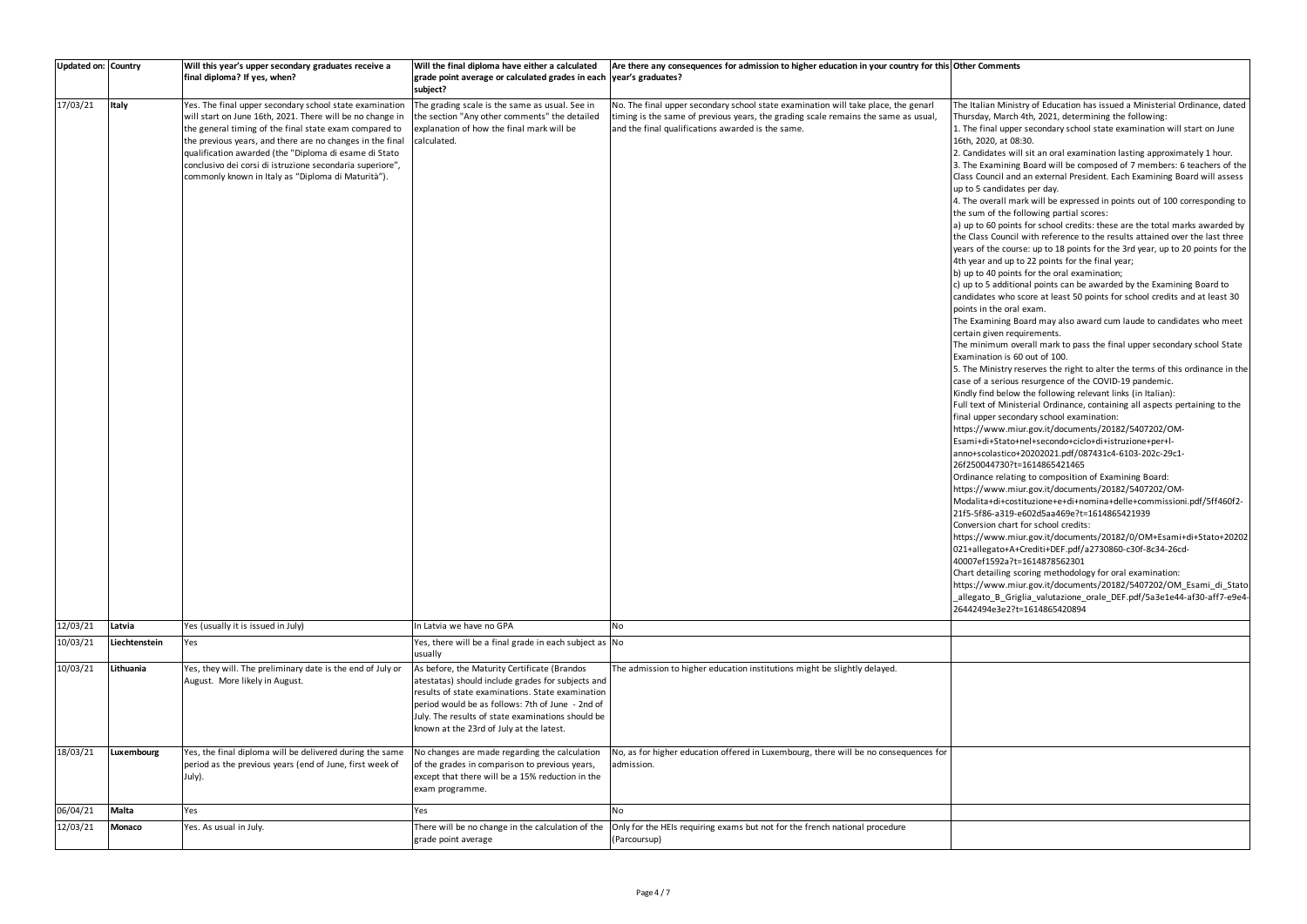# **Other Comments**

s have the possibility to retake 2 subjects (havo/vwo) and exclude de of 1 non-core subject for the exam results. Core subjects are English and math.

ation on the minor changes to NCEA in 2020 is on the NZQA : https://www.nzqa.govt.nz/about-us/news/ncea-and-universitye-changes-for-2020

- and only on the Q-ENTRY New Zealand country page:
- www.q-entry.eu/international-db/?cerca=New%20Zealand Internal mobility remains limited.

| Updated on: Country  |                                       | Will this year's upper secondary graduates receive a                                                                                                                                                                                                                                                                                                                                                                                                                                                                                                                                                                                                                                                                                                                                                                                                                                                                                                 | Will the final diploma have either a calculated                                                                                                                                                                                                                                                                                                                                                                                                                                                                                                                                                                                                                                                                                                                                                                                                                                                                                                                                                                                                                                                                                                                                                                                                                                                                                                                                                                 | Are there any consequences for admission to higher education in your country for this Other Co                                                                                                                                                                                                                                                                                                      |                                                             |
|----------------------|---------------------------------------|------------------------------------------------------------------------------------------------------------------------------------------------------------------------------------------------------------------------------------------------------------------------------------------------------------------------------------------------------------------------------------------------------------------------------------------------------------------------------------------------------------------------------------------------------------------------------------------------------------------------------------------------------------------------------------------------------------------------------------------------------------------------------------------------------------------------------------------------------------------------------------------------------------------------------------------------------|-----------------------------------------------------------------------------------------------------------------------------------------------------------------------------------------------------------------------------------------------------------------------------------------------------------------------------------------------------------------------------------------------------------------------------------------------------------------------------------------------------------------------------------------------------------------------------------------------------------------------------------------------------------------------------------------------------------------------------------------------------------------------------------------------------------------------------------------------------------------------------------------------------------------------------------------------------------------------------------------------------------------------------------------------------------------------------------------------------------------------------------------------------------------------------------------------------------------------------------------------------------------------------------------------------------------------------------------------------------------------------------------------------------------|-----------------------------------------------------------------------------------------------------------------------------------------------------------------------------------------------------------------------------------------------------------------------------------------------------------------------------------------------------------------------------------------------------|-------------------------------------------------------------|
|                      |                                       | final diploma? If yes, when?                                                                                                                                                                                                                                                                                                                                                                                                                                                                                                                                                                                                                                                                                                                                                                                                                                                                                                                         | grade point average or calculated grades in each                                                                                                                                                                                                                                                                                                                                                                                                                                                                                                                                                                                                                                                                                                                                                                                                                                                                                                                                                                                                                                                                                                                                                                                                                                                                                                                                                                | year's graduates?                                                                                                                                                                                                                                                                                                                                                                                   |                                                             |
|                      |                                       |                                                                                                                                                                                                                                                                                                                                                                                                                                                                                                                                                                                                                                                                                                                                                                                                                                                                                                                                                      | subject?                                                                                                                                                                                                                                                                                                                                                                                                                                                                                                                                                                                                                                                                                                                                                                                                                                                                                                                                                                                                                                                                                                                                                                                                                                                                                                                                                                                                        |                                                                                                                                                                                                                                                                                                                                                                                                     |                                                             |
| 17/03/21<br>16/03/21 | The Netherlands<br><b>New Zealand</b> | Yes, mostly in July. In the Netherlands, final exams in<br>secondary education consists of two parts. The first part<br>are exams organised by the schools (schoolexamen). The<br>national exams (centraal examen) form the second part.<br>For 2021, the first two rounds of national exams will be<br>held in the period mid-May - early June. For those who<br>need to resit an exam, a third round will take place in the<br>first half of July for regular secondary school students<br>and in August for those who resit an state exam.<br>New Zealand's upper secondary graduates will receive a                                                                                                                                                                                                                                                                                                                                              | as usual.<br>The 2021 school year has begun as usual.                                                                                                                                                                                                                                                                                                                                                                                                                                                                                                                                                                                                                                                                                                                                                                                                                                                                                                                                                                                                                                                                                                                                                                                                                                                                                                                                                           | The diploma will list final grades for each subject No. For those taking state exams, provisional admission is possible if a student did<br>not pass all subjects before the admission deadline of the HEI.<br>We do not expect there will be consequences for admission to higher education for                                                                                                    | Students<br>the grad<br>Dutch, E<br>Informat                |
|                      |                                       | final diploma this year. The school year in New Zealand<br>runs from January to December. 2021 upper secondary<br>graduates will receive their final year results in January<br>2022.<br>The National Certificate of Educational Achievement<br>(NCEA) is the main national qualification for secondary<br>school students in New Zealand.<br>NCEA has three Levels. Generally, students work through<br>Levels 1, 2 and 3 in Years 11, 12 and 13 in secondary<br>school. Year 13 is the final year of secondary school<br>(aged 17-18 years of age).<br>NCEA Level 3, along with the University Entrance (UE)<br>Award, is required to enter most university and tertiary<br>programmes in New Zealand.<br>NCEA Level 3:<br>https://www.nzqa.govt.nz/ncea/understanding-<br>ncea/how-ncea-works/ncea-levels-and-certificates<br>University Entrance (UE) Award:<br>https://www.nzqa.govt.nz/qualifications-<br>standards/awards/university-entrance | At this time, we do not anticipate that 2021<br>NCEA students will require calculated grades to<br>account for limitations on delivery of education<br>due to the pandemic.<br>To recognise the disruption to learning as a<br>result of COVID-19, minor changes were made to<br>NCEA and the University Entrance Award (UE) to<br>enable students to continue to attain<br>qualifications and awards.<br>These changes only applied for 2020:<br>https://www.nzqa.govt.nz/about-us/news/ncea-<br>and-university-entrance-changes-for-2020<br>An NCEA achieved or UE awarded in 2020 will be<br>regarded the same as one achieved in any other<br>year, allowing students to progress to higher<br>education in 2021 or beyond.<br>The minor changes have been a successful<br>mechanism New Zealand can re-introduce if<br>learning is disrupted again.<br>Although New Zealand does not calculate grade<br>point averages (GPA) for NCEA, University<br>Entrance, or Vocational Pathways, NZQA has<br>arrangements with other jurisdictions to<br>calculate norm referenced results for entry into<br>higher education, for example, calculating a<br>notional rating for the German qualification<br>"Abitur":<br>https://www.nzqa.govt.nz/studying-in-new-<br>zealand/secondary-school-and-<br>ncea/international-recognition-of-ncea/specific-<br>country-requirements/german-recognition-<br>requirements | 2021 graduates.                                                                                                                                                                                                                                                                                                                                                                                     | website:<br>entrance<br>and on tl<br>https://v<br>Internati |
| 06/04/21             | Norway                                | Upper secondary graduates will receive a final diploma<br>as usual. Diplomas will be issued in the end of June.<br>Exams for upper secondary graduates have been<br>cancelled; the option of holding some examinations has<br>been sent out on hearing.                                                                                                                                                                                                                                                                                                                                                                                                                                                                                                                                                                                                                                                                                              | contains only subjects and grades, no calculated<br>GPA.                                                                                                                                                                                                                                                                                                                                                                                                                                                                                                                                                                                                                                                                                                                                                                                                                                                                                                                                                                                                                                                                                                                                                                                                                                                                                                                                                        | N/A Norwegian Upper Secondary School Diploma No, admission to higher education will proceed as usual. But grade<br>conversion into points for admission might be a little different since pupils<br>do not have written examinations this year. For information about how<br>grades are converted, please see:<br>https://www.samordnaopptak.no/info/opptak/opptak-<br>hg/poengberegning/index.html |                                                             |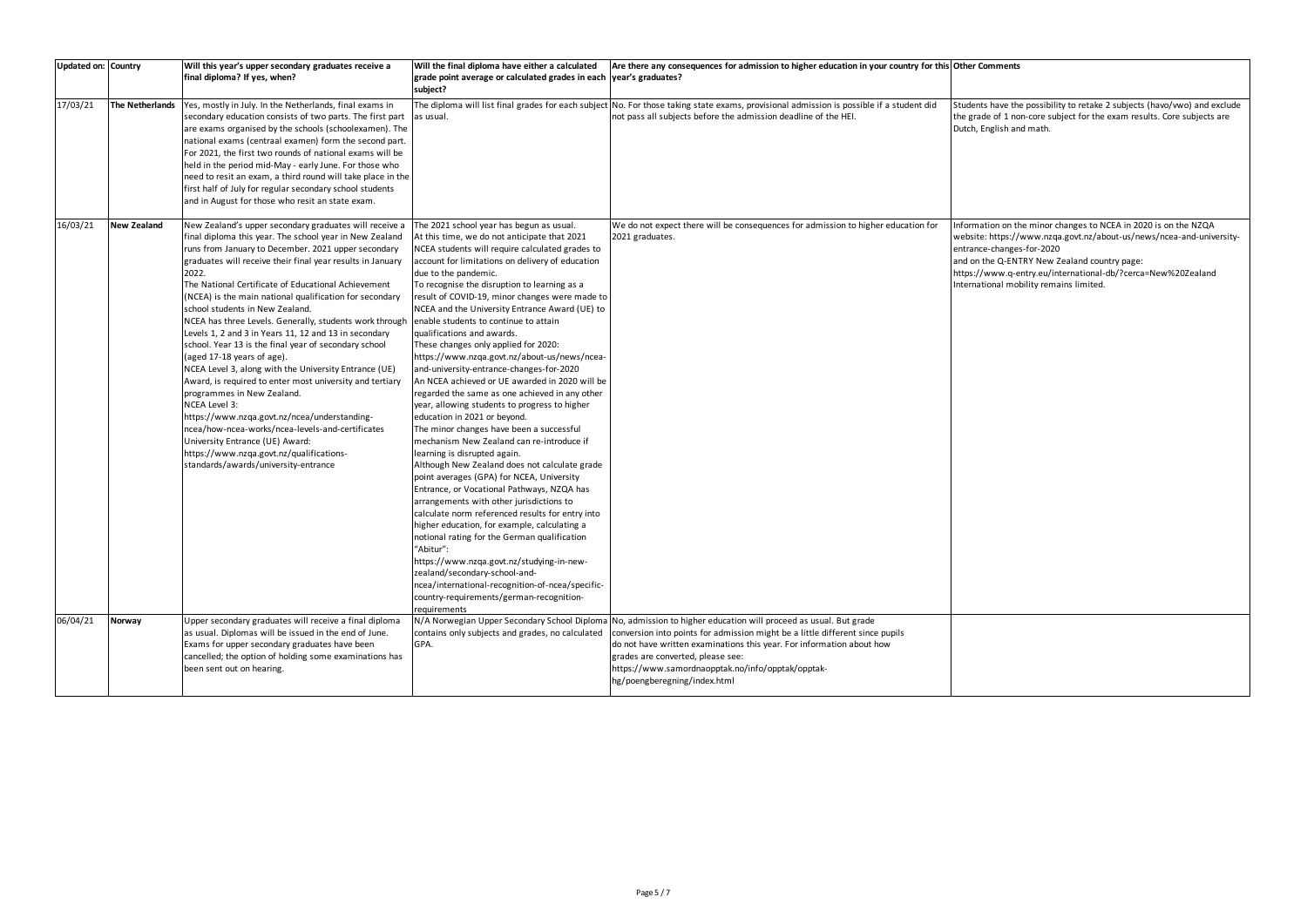### **Other Comments**

re some changes regarding the maturity examination in 2021. In e maturity (matriculation) examination will consist only of written e graduates have to pass written exams in:

h language (basic level), the following subjects:

nematics (basic level),

ern foreign language (basic level),

e case of graduates of schools with a minority language

nally sit to a written exam in the minority language (basic level). oral exams in Polish language, modern foreign language, minority ge are not obligatory.

the maturity exam one has to obtained at least 30% in each of the nentioned obligatory subjects.

nally, graduate can chose to take an exam (at extended level) in up ditional subjects but only the written part.

I exams in additional subjects can be taken when a graduate needs ults of oral exams to apply to a HEI abroad or in the case of and tional agreement. Those who need to take an oral exam have to a document confirming that the oral exam is required.

Iore here: https://www.gov.uk/government/publications/awardingations-in-summer-2021

| <b>Updated on: Country</b> |                                                             | Will this year's upper secondary graduates receive a<br>final diploma? If yes, when?                                                                                                                                                                                                                                                                                                                                                                                                                                                                                                                                                                                                                                                                                                                                                                                                                                                                                                                                                                 | Will the final diploma have either a calculated<br>grade point average or calculated grades in each<br>subject?                          | Are there any consequences for admission to higher education in your country for this Other Co<br>year's graduates?                                                                                                                                                                                                                                      |                                                                                                                                                                                                                  |
|----------------------------|-------------------------------------------------------------|------------------------------------------------------------------------------------------------------------------------------------------------------------------------------------------------------------------------------------------------------------------------------------------------------------------------------------------------------------------------------------------------------------------------------------------------------------------------------------------------------------------------------------------------------------------------------------------------------------------------------------------------------------------------------------------------------------------------------------------------------------------------------------------------------------------------------------------------------------------------------------------------------------------------------------------------------------------------------------------------------------------------------------------------------|------------------------------------------------------------------------------------------------------------------------------------------|----------------------------------------------------------------------------------------------------------------------------------------------------------------------------------------------------------------------------------------------------------------------------------------------------------------------------------------------------------|------------------------------------------------------------------------------------------------------------------------------------------------------------------------------------------------------------------|
| 11/03/21                   | Poland                                                      | Yes, graduates who take and pass the maturity<br>(matriculation) examination in the main and additional<br>session will receive their maturity certificate on 5 July<br>2021. Graduates who pass the examinations during the<br>retake session in August will receive their maturity<br>certificate on 10 September 2021.                                                                                                                                                                                                                                                                                                                                                                                                                                                                                                                                                                                                                                                                                                                            | Yes, as usual the results will be expressed in<br>percentages.                                                                           | No, the admission will be based on the results of the maturity examination.                                                                                                                                                                                                                                                                              | There ar<br>2021 the<br>part. Th<br>1) Polish<br>2) math<br>3) mode<br>4) in the<br>addition<br>In 2021<br>languag<br>To pass<br>above m<br>Additior<br>to 6 add<br>The oral<br>the resu<br>internat<br>submit a |
| 16/03/21                   | Romania                                                     | Yes, the upper secondary graduates will receive the final<br>diploma, according to the usual procedure. High school<br>graduates who pass the baccalaureat exam will receive a<br>provisional certificate with the subjects examined and<br>the results obtained. Later this year, they will receive the<br>Diploma de bacalaureat.                                                                                                                                                                                                                                                                                                                                                                                                                                                                                                                                                                                                                                                                                                                  | The diploma includes the marks for each subject<br>tested and a final average of these marks.                                            | Due to the pandemic situation, most of the admission processes to higher education<br>will be online.                                                                                                                                                                                                                                                    |                                                                                                                                                                                                                  |
| 16/03/21                   | <b>Slovak Republic</b>                                      | Yes, but the final decision of the minister is unknown<br>yet.                                                                                                                                                                                                                                                                                                                                                                                                                                                                                                                                                                                                                                                                                                                                                                                                                                                                                                                                                                                       | These information is still unknown.                                                                                                      | Requirements for the admission are unchanged. The mandatory requirement is still<br>secondary school leaving certificate.                                                                                                                                                                                                                                | No                                                                                                                                                                                                               |
| 17/03/21                   | Slovenia                                                    | Upper secondary graduates will receive a final diploma in On the final year certificate there is a grade<br>Republic of Slovenia on 12.7.2021 (school leaving<br>certificate of completed Matura). Students also receive a the final diploma (school leaving certificate of<br>final year certificate (completed final year of upper<br>secondary education) on 21.5.2021.                                                                                                                                                                                                                                                                                                                                                                                                                                                                                                                                                                                                                                                                           | point average (overall grade of studies), but on<br>completed Matura), there are grades, but no<br>grade point average.                  | Every student, who will complete Matura this year, will be eligible for admission to<br>higher education studies in the Republic of Slovenia.                                                                                                                                                                                                            |                                                                                                                                                                                                                  |
| 17/03/21                   | Sweden                                                      | Yes, the majority will receive their diplomas in June as<br>usual. Of course there might be acceptations.                                                                                                                                                                                                                                                                                                                                                                                                                                                                                                                                                                                                                                                                                                                                                                                                                                                                                                                                            | No, Swedish diplomas has never a calculated<br><b>GPA</b>                                                                                | Probably not, but we are of course monitoring the situation.                                                                                                                                                                                                                                                                                             |                                                                                                                                                                                                                  |
| 15/03/21                   | <b>Switzerland</b>                                          | Yes, a final diploma will be issued as usual by the end of Switzerland does not use a GPA system. Grades<br>June.                                                                                                                                                                                                                                                                                                                                                                                                                                                                                                                                                                                                                                                                                                                                                                                                                                                                                                                                    | are awarded in individual subjects.                                                                                                      | No. The maturity certificate gives access to university studies as usual, and admission<br>to higher education institutions will follow the same procedure as in previous years.                                                                                                                                                                         |                                                                                                                                                                                                                  |
| 10/03/21                   | <b>Turkey</b>                                               | Yes. July 02, 2021 (planned date)                                                                                                                                                                                                                                                                                                                                                                                                                                                                                                                                                                                                                                                                                                                                                                                                                                                                                                                                                                                                                    | Yes                                                                                                                                      | <b>No</b>                                                                                                                                                                                                                                                                                                                                                |                                                                                                                                                                                                                  |
| 11/04/21                   | <b>United Kingdom</b><br><b>GCSE and GCE A-</b><br>level UK | On 6 January 2021, the government confirmed that in<br>summer 2021, students taking GCSE, AS and A levels<br>regulated by Ofqual, should be awarded grades based on grades awarded in any other year. They will<br>an assessment by their teachers. Teachers can use a<br>range of evidence to determine grades from across the<br>duration of the student's course and the approach will be<br>standardised between schools and colleges. Exam boards<br>has published guidance in March, so teachers have a<br>clear understanding of how to make fair and consistent<br>judgements. Exam boards will complete checks of the<br>evidence for a sample of student grades in a sample of<br>subjects, in a sample of schools and colleges over June<br>and July. Students will receive their results for A/AS<br>levels on the 10 August and GCSEs on the 12 August. This<br>will enable progression to higher and further education<br>to take place in the normal way. Results days for other<br>qualifications are set by individual exam boards. | The calculated grades awarded this summer wil<br>be formal grades, with the same status as<br>therefore be accepted by all institutions. | Everything is done so that this situation has the minimum possible effect on the<br>graduating and new students. This summer's calculated grades, as last year's, are not qualifica<br>predicted grades. Ofqual, the independent qualifications regulator, has developed a<br>fair and robust process that takes into account a broad range of evidence. | Read m                                                                                                                                                                                                           |